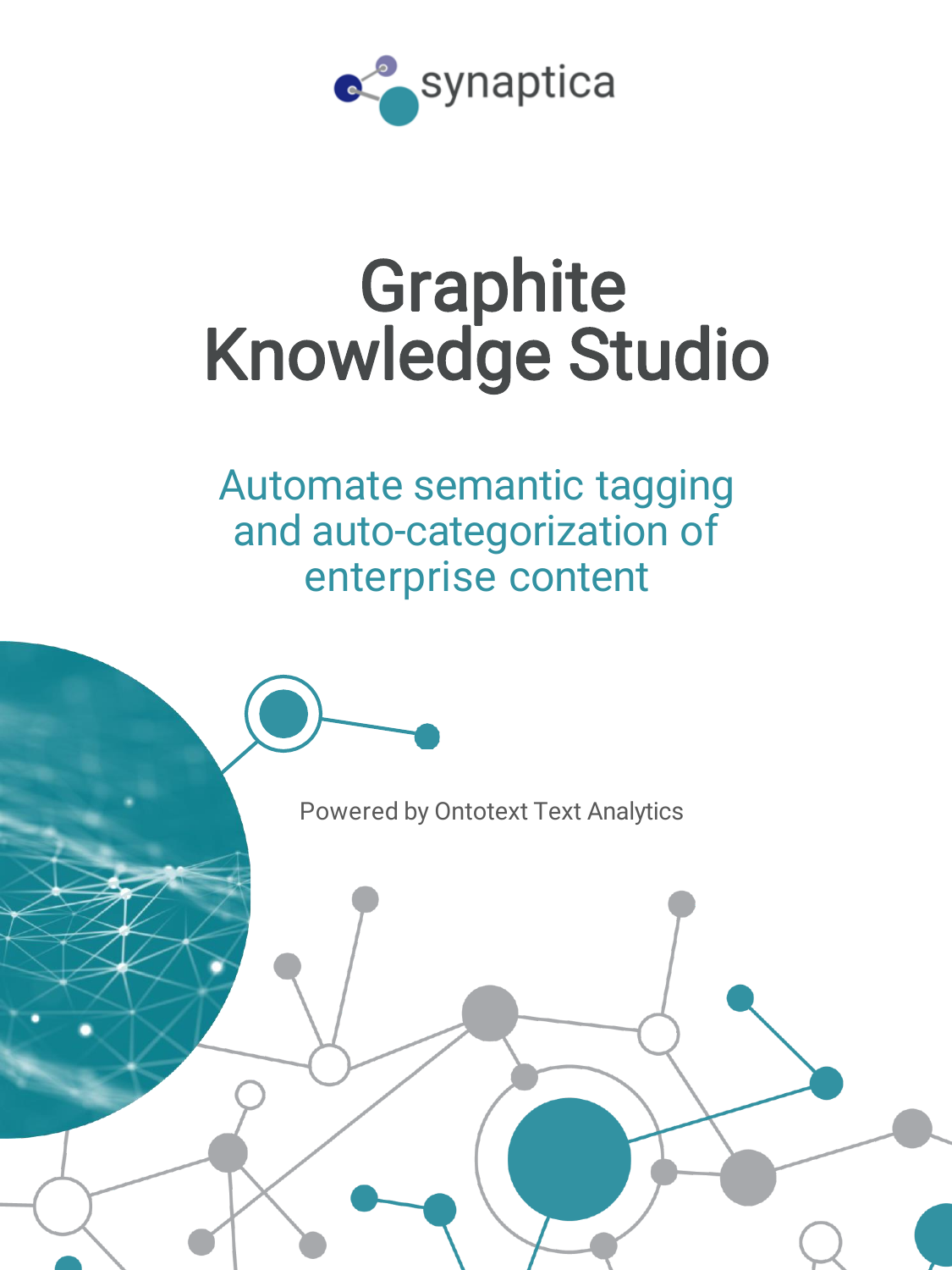Graphite simplifies the management of enterprise taxonomies and ontologies. Graphite Knowledge Studio enables taxonomists and content managers to automate the tagging and categorization of enterprise content.

Graphite Knowledge Studio gives taxonomists and content managers full control of how enterprise content is tagged and categorized through simple and transparent rules that yield explainable results.

Graphite Knowledge Studio, powered by Ontotext Text Analytics, delivers multiple benefits:

- o Plug-and-play utilization of existing Single Source of truth enterprise taxonomies and ontologies
- o Out-of-the-box tagging based on standard taxonomy semantic schema such as SKOS
- $\circ$  Rapid refinement of tagging accuracy by adding tagging contexts to the taxonomy
- $\circ$  Improve both recall and precision by harmonizing the semantics of search and content terminology
- $\circ$  Identify what is most relevant or salient the *aboutness* of a document
- o Support content recommendation and discovery

Semantic tagging and auto-categorization improve the accuracy and consistency of metadata.

Semantic metadata powers precision search and supports content recommendations and discovery.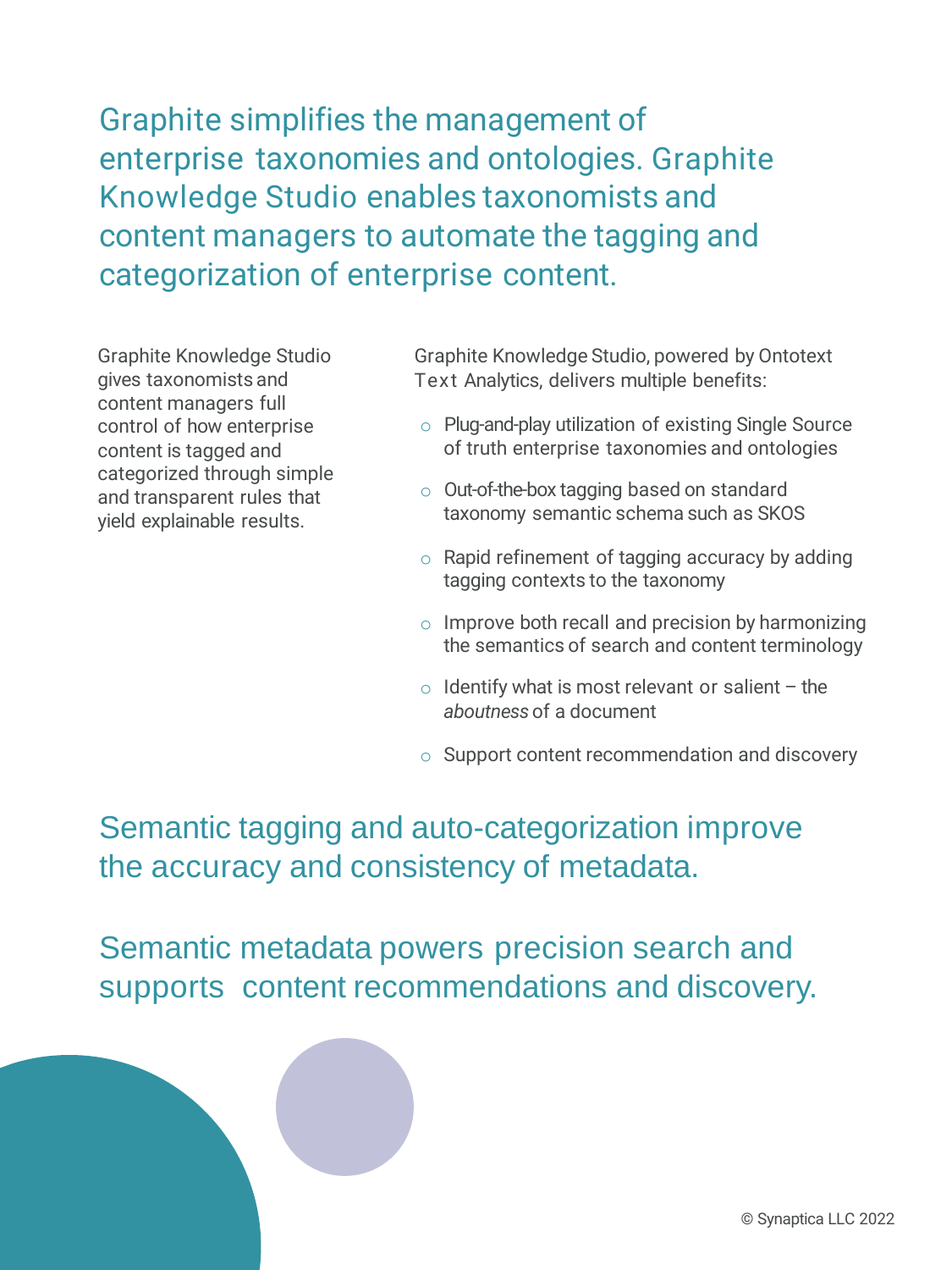## Getting started

#### Pre-sales consultation

- Discuss your tagging and categorization business objectives with Synaptica's solutions team
- Understand your options and best fit for rules-based and/or machine learning (ML) methods

#### Proof-of-concept

- Work with small representative sets of your content and taxonomies
- Demonstrate how automated tagging and categorization can satisfy your business objectives before committing to licenses
- Scope out the total cost of ownership including licenses, systems integration, and professional services required to run trials, develop rules, and train the system

#### Deployment and productization

- Production-scale rule development and/or ML training
- System deployment and integrations with content management systems and/or search

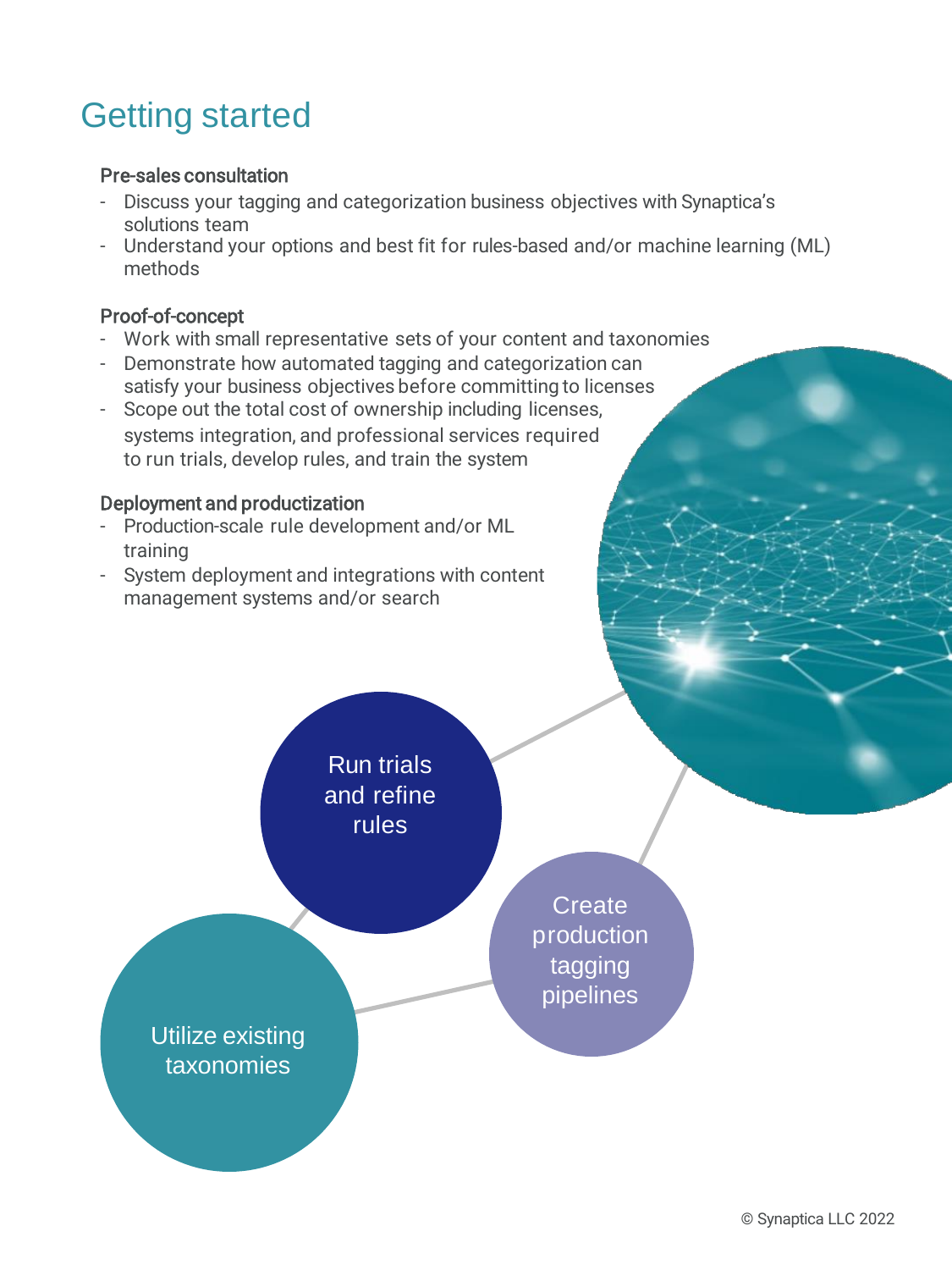### How it works



#### Semantic l'agging identifies the many

taxonomy concepts and named entities that are mentioned within the full text of a document. It uses concept labels, disambiguators and contextual rules.

> Categorizationidentifies the fewconcepts and named entities that best describe the aboutness of a whole document. It uses term frequency, document zone relevancy, semantic proximity, inferencing, and TF-IDF.





Entity Extraction identifies new named entities (people, places, organizations, etc.) and/or conceptual entities,that are found in the full text of a document and not present in the taxonomy. It uses Natural Language Processing (NLP).

> Big knowledge graphs, such as DBpedia, GeoNames and GLEIF, can be used to identify content recommendations. ľhey use inferencing and similarity matching to identify indirect connections between concepts and content.



![](_page_3_Picture_10.jpeg)

Human in the loop regardless of whether rulesbased or ML methods are employed, the process of developing and refining tagging and categorization pipelines is iterative and incorporates human feedback.